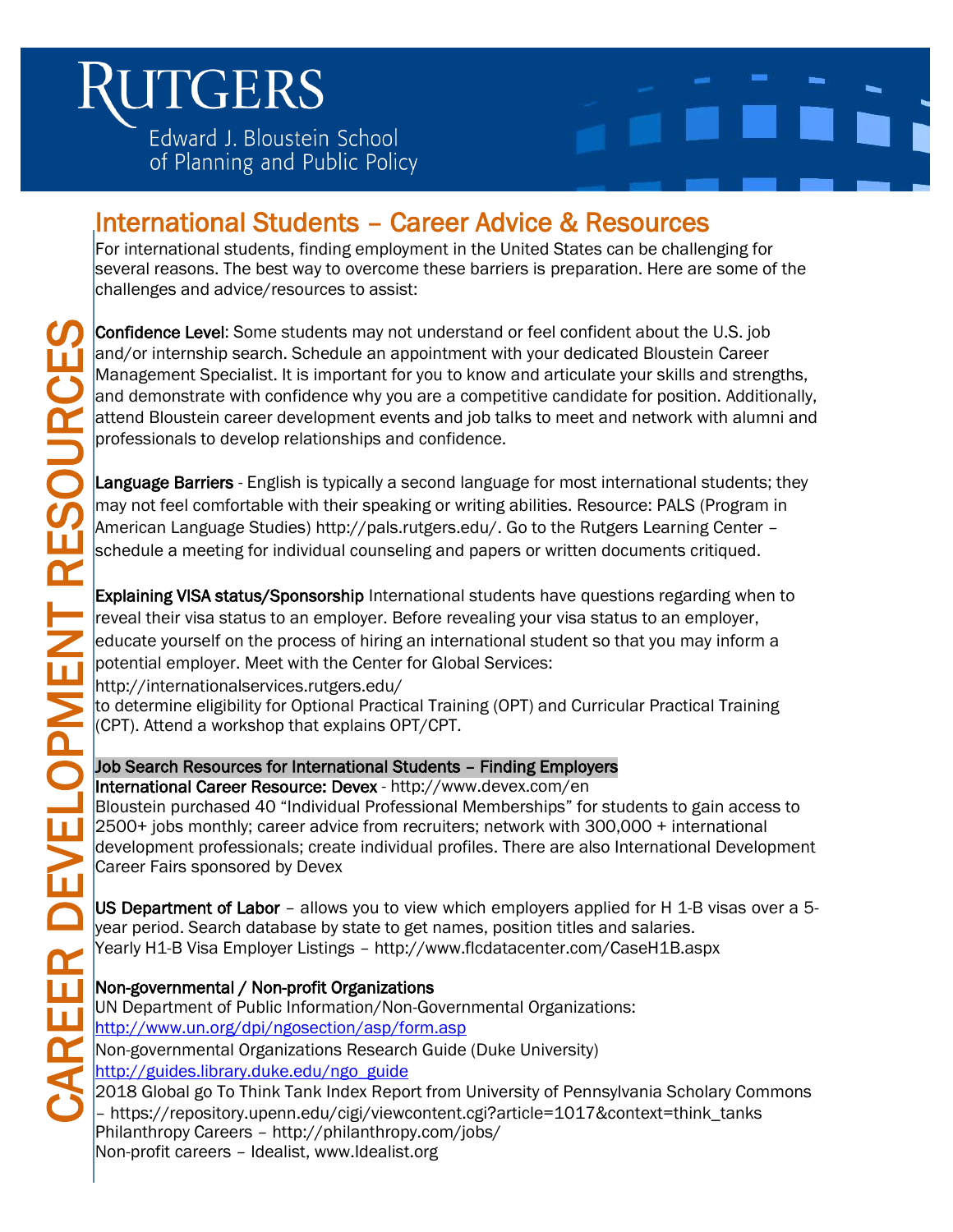# ITGERS

Edward J. Bloustein School of Planning and Public Policy



# CAREER DEVELOPMENT RESOURCES

On-line Resource Guides for Job Searching

The Riley Guide – [http://www.rileyguide.com](http://www.rileyguide.com/) Uniworld - <http://www.uniworldbp.com/template1.php> International Careers & Jobs – <http://www.4icj.com/> iStudentCity – [http://www.istudentcity.com/career/career\\_tips\\_basic.asp](http://www.istudentcity.com/career/career_tips_basic.asp) H1VisaJobs - [http://www.h1visajobs.com](http://www.h1visajobs.com/)

### International Development Organizations

ACDI/VOCA, [http://www.acdivoca.org](http://www.acdivoca.org/) American Refugee Committee, [http://www.arcrelief.org](http://www.arcrelief.org/) AmeriCares,<http://www.americares.org/aboutus/jobs/> Amnesty International, [http://www.amnesty.org](http://www.amnesty.org/) Asia Foundation, [http://www.asiafoundation.org](http://www.asiafoundation.org/) Asia Society, [http://www.asiasociety.org](http://www.asiasociety.org/) Association for Women's Rights in Development (AWID), [http://www.awid.org](http://www.awid.org/) Bond for International Development,<http://www.bond.org.uk/jobs.php> CARE International, [http://www.care.org](http://www.care.org/) Carnegie Council on Ethics and International Affairs, [http://www.cceia.org](http://www.cceia.org/) Catholic Agency for Overseas Development (CAFOD),<http://www.cafod.org.uk/> Catholic Relief Services,<http://www.catholicrelief.org/> Center for Economic and Social Rights, [http://www.cesr.org](http://www.cesr.org/) Centre for Development and Population Activities (CEDPA),<http://www.cedpa.org/> Century Foundation, [http://www.tcf.org](http://www.tcf.org/) China Development Erief, http://www.scruerer\_tites.com/career/career\_tites.com/career/career\_tites.com/career/career\_tites.http://www.actionsitionsitionsitionsitionsitionsitionsitionsitionsitionsitionsitionsitionsitionsiti Civicus, [http://www.civicus.org](http://www.civicus.org/) Coexistence Initiative,<http://www.brandeis.edu/coexistence/> Communication Initiative,<http://www.comminit.com/global/spaces-frontpage> Concern Worldwide,<http://www.concernusa.org/> Council on Foreign Relations,<http://www.cfr.org/> Demos,<http://www.demos.org/> Department for International Development, [http://www.dfid.gov.uk](http://www.dfid.gov.uk/) Development Aid,<http://www.developmentaid.org/> Development Classifieds,<http://comminit.com/ci-classifieds/> Doctors Without Borders USA - <http://www.doctorswithoutborders.org/employment/> Equality Now,<http://www.equalitynow.org/> Financial Access Initiative,<http://www.financialaccess.org/> Food and Agriculture Organization of the United Nations (FAO) <http://www.fao.org/employment/en/> Ford Foundation,<http://www.fordfound.org/>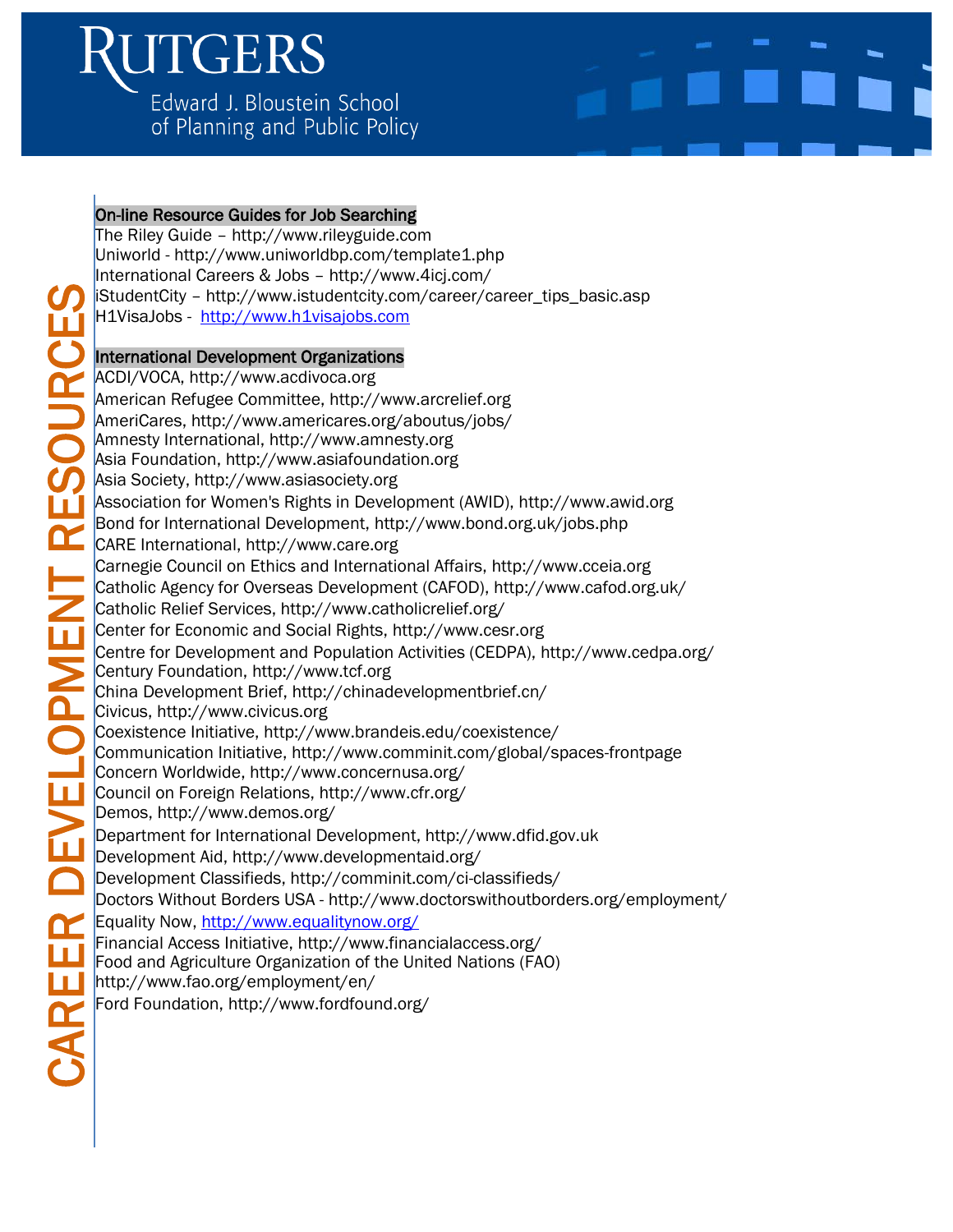# ITGERS

Edward J. Bloustein School of Planning and Public Policy

Foreign Policy Association, [http://www.fpa.org](http://www.fpa.org/jobs_contact2423/jobs_contact.htm) Freedom House,<http://www.freedomhouse.org/> o Global Focus,<http://www.globalfocus.org.nz/> Global Public Service Links,<http://wagner.nyu.edu/global/links.php> Halo Trust,<http://www.halotrust.org/> Helen Keller International,<http://www.hki.org/> High Commissioner for Human Rights <http://www.ohchr.org/EN/AboutUs/Pages/WorkStudyOpportunities.aspx> Human Rights Watch,<http://www.hrw.org/> Inter-American Development Bank, [http://www.iadb.org/en/careers/careers-at-the](http://www.iadb.org/en/careers/careers-at-the-idb%2C1165.html)[idb,1165.html](http://www.iadb.org/en/careers/careers-at-the-idb%2C1165.html) International Atomic Energy Agency,<http://www.iaea.org/About/Jobs/index.html> International Center in New York,<http://www.newintlcenter.org/> International Civil Aviation Organization,<http://www.icao.int/Pages/default.aspx> International Civil Service Commission,<https://jobs.unicsc.org/> International Crisis Group, [http://www.crisisgroup.org/home/index.cfm?](http://www.crisisgroup.org/home/index.cfm) International Federation of Red Cross & Red Crescent Societies,<http://www.ifrc.org/> International Finance Corporation,<http://www.ifc.org/careers/html/internship.php> International Labour Organization (ILO),<http://www.ilo.org/> International Medical Corps,<http://www.internationalmedicalcorps.org/> International Monetary Fund (IMF),<http://www.imf.org/> International Organization for Migration,<http://www.iom.int/> International Peace Academy, [http://www.ipacademy.org](http://www.ipacademy.org/) International Rescue Committee,<http://www.theirc.org/jobs/> IREX (International Research & Exchanges Board),<http://www.irex.org/careers> International Telecommunication Union (ITU),<http://www.itu.int/home/index.html> Joint United Nations Programme on HIV/AIDS (UNAIDS), <http://www.unaids.org/en/AboutUNAIDS/Jobs/default.asp> Kazinow,<http://www.kazinow.com/> Mercy Corps, [http://www.mercycorps.org](http://www.mercycorps.org/) National Democratic Institute, [http://www.ndi.org](http://www.ndi.org/) Next Billion, [www.nextbillion.net](http://www.nextbillion.net/) Office of the High Commissioner for Human Rights (OHCHR), <http://www.ohchr.org/english/> Open Society Foundations, [http://www.soros.org](http://www.soros.org/) Organization of American States, [http://www.oas.org](http://www.oas.org/) Peace Bridages,<http://www.peacebrigades.org/> Peace Corps,<http://www.peacecorps.gov/> Red Cross, [http://www.redcross.org](http://www.redcross.org/) Relief International,<http://www.ri.org/> Society for International Development,<http://www.sidw.org/> Synergos Institute, [http://www.synergos.org](http://www.synergos.org/) Transparency International, [http://www.transparency.org](http://www.transparency.org/) Trickle Up Foundation, [http://www.trickleup.org](http://www.trickleup.org/)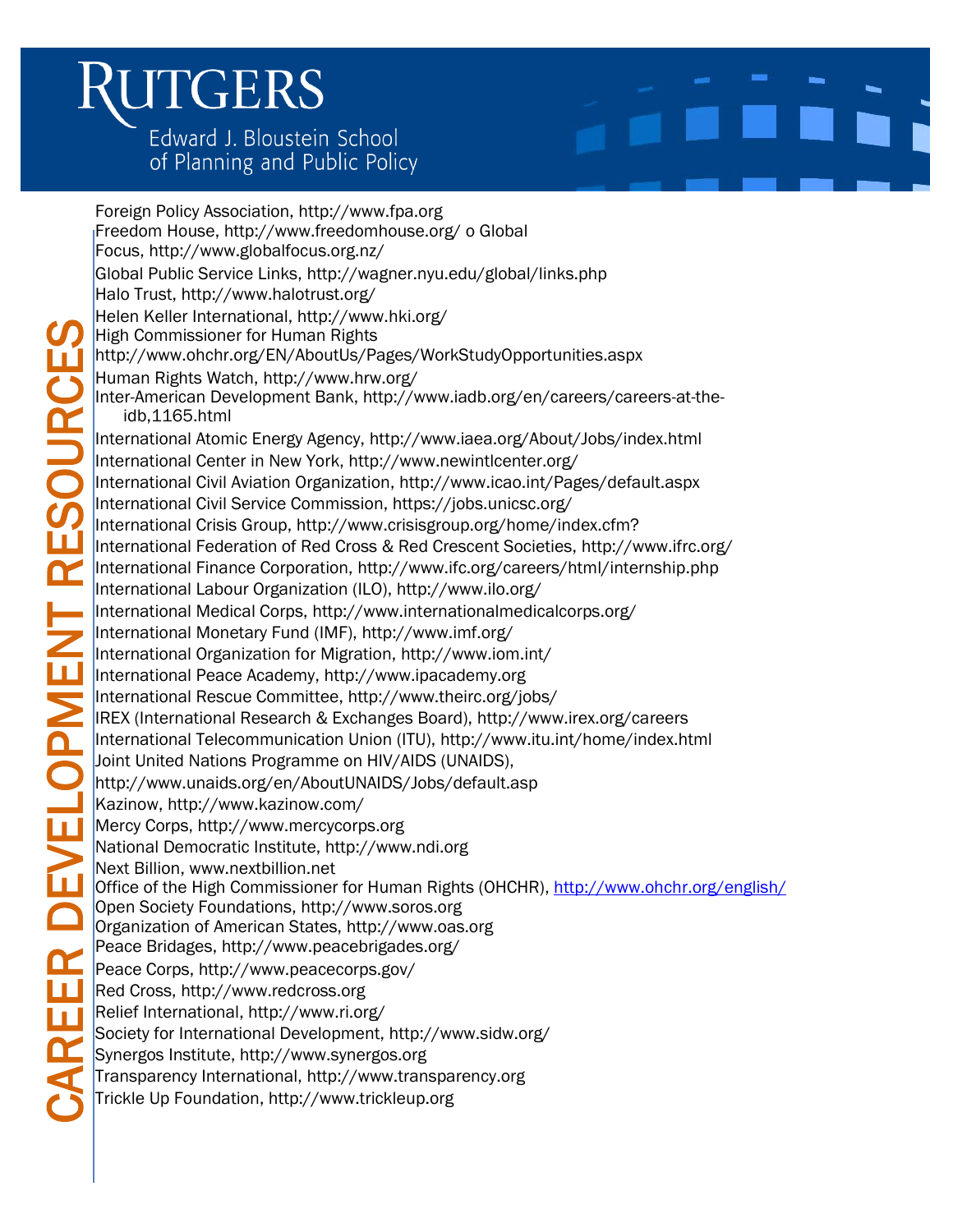### Ì ITGERS Í ì

Edward J. Bloustein School of Planning and Public Policy

### i<br>I For-Profit Development Consulting Firms

ABT Associates – [http://www.abtassoc.com](http://www.abtassoc.com/) Arthur D. Little – <http://www.adlittle.com/careers.html> A.R.D., Inc. Property Management – <http://www.ard-inc.net/> Chemonics International, Inc. – [http://www.chemonics.com](http://www.chemonics.com/) Development Alternatives, Inc. (DAI) – <http://www.dai.com/> John Snow, Inc. – <http://www.jsi.com/JSIInternet/> Management Sciences for Health – <http://www.msh.org/> Management Systems International (MSI) – [www.msiworldwide.com](http://www.msiworldwide.com/) RTI International – <http://www.rti.org/> QED, LLC – <http://www.qedgroupllc.com/> Sibley International – <http://www.internationaldevelopmentgroup.com/> Private Voluntary Organizations Academy for Educational Development (AED) – <http://www.fhi360.org/> Africare – <https://www.africare.org/> Appropriate Technology Transfer for Rural Areas –<https://attra.ncat.org/>

The Asia Foundation – <http://www.asiafoundation.org/> CARE – <http://www.care.org/> Carter Center – <http://www.cartercenter.org/index.html> Catholic Relief Services – <http://www.crs.org/> Counterpart – <http://www.counterpart.org/> FINCA – <http://www.finca.org/> Food First – <http://foodfirst.org/> Habitat for Humanity – <http://www.habitat.org/home/new> Heifer Project International – <http://www.heifer.org/> International Executive Service Corps – <http://www.iesc.org/> International Voluntary Services – <http://www.ivs-gb.org.uk/> International Youth Foundation – <http://www.iyfnet.org/> Land O' Lakes – <http://www.idd.landolakes.com/> Microfinance International Corp. – [www.mfi-corp.com](http://www.mfi-corp.com/) Mercy Corps – <http://www.mercycorps.org/> Oxfam America – <http://www.oxfamamerica.org/> Pact – <http://www.pactworld.org/> Partners of the Americas<http://www.partners.net/> Save the Children [http://www.savethechildren.org](http://www.savethechildren.org/) Technoserve – <http://www.technoserve.org/> United Methodist Committee on Relief – <http://www.umcor.org/> Urban Institute – <http://www.urban.org/> Winrock International – <http://www.winrock.org/> Women's World Banking – <http://www.womensworldbanking.org/> World Learning – <http://www.worldlearning.org/>

### International Organizations

International Atomic Energy Agency (IAEA) – <https://www.iaea.org/> International Monetary Fund (IMF) – <http://www.imf.org/external/index.htm> UN Food and Agriculture Organization (FAO) – <http://www.fao.org/home/en/> Inter-American Development Bank (IADB) – [http://www.iadb.org](http://www.iadb.org/en/inter-american-development-bank%2C2837.html)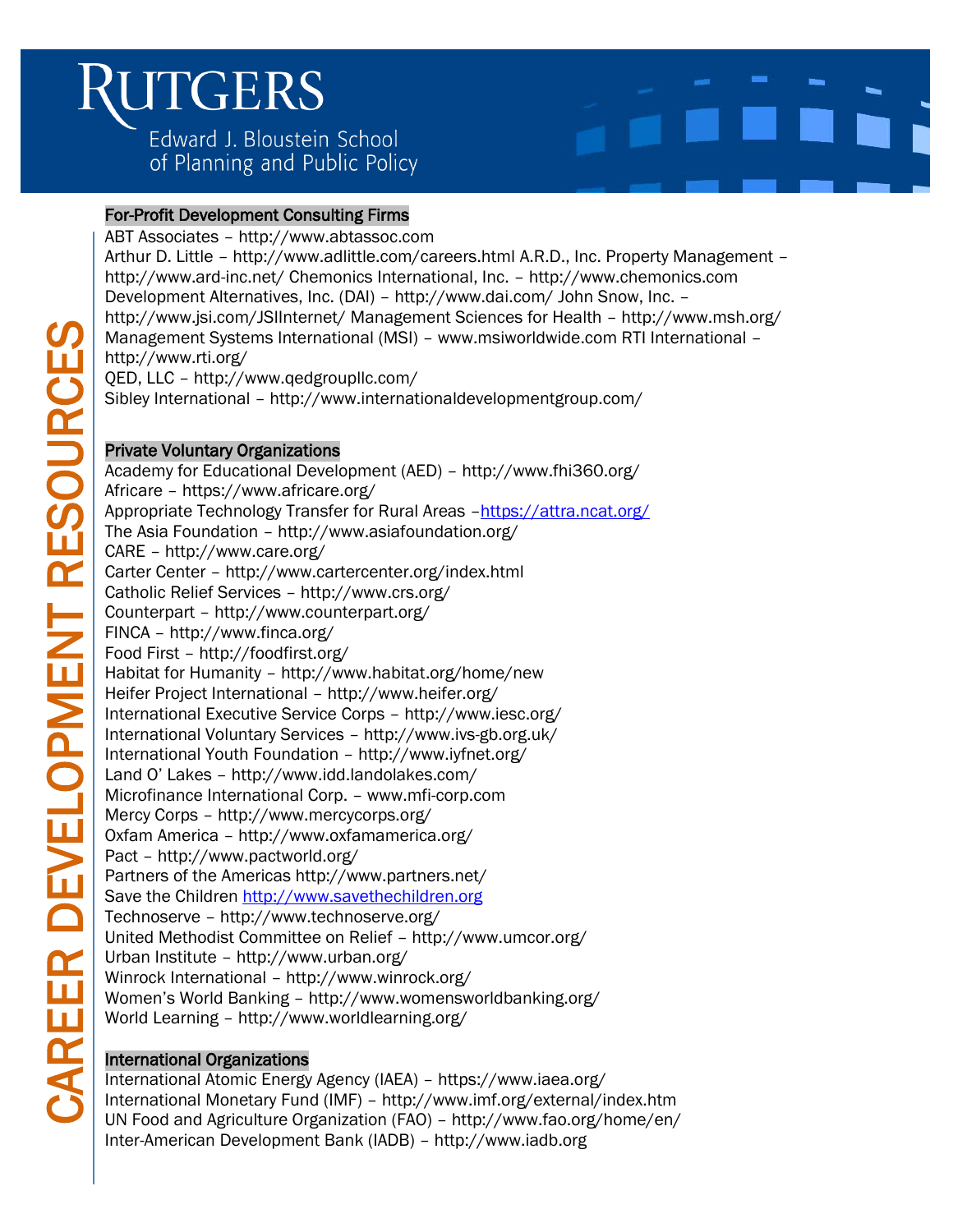# ITGERS

Edward J. Bloustein School of Planning and Public Policy

International Labour Organization (ILO) – [http://www.ilo.org](http://www.ilo.org/global/lang--en/index.htm) International Organization for Migration (IOM) – <http://www.iom.int/> Organization of American States (OAS) - <http://www.oas.org/en/default.asp> UN Development Programme (UNDP) – <http://www.undp.org/> UN Educational, Scientific and Cultural Organization (UNESCO) – <http://en.unesco.org/> UN Environmental Program (UNEP) – [www.unep.org](http://www.unep.org/) UN Industrial Development Organization (UNIDO) – <http://www.unido.org/> UN International Children's Emergency Fund (UNICEF) – <http://www.unicef.org/> UN High Commissioner for Refugees (UNHCR) – <http://www.unhcr.org/cgi-bin/texis/vtx/home> World Health Organization (WHO) – <http://www.who.int/en/> The World Bank Group – <http://www.worldbank.org/>

### Bilateral or Governmental Agencies

US African Development Foundation – <http://www.adf.gov/> Inter-American Foundation – <http://www.iaf.gov/> International Republican Institute (IRI) – <http://www.iri.org/> National Democratic Institute for International Affairs (NDI) – <https://www.ndi.org/> Peace Corps – <http://www.peacecorps.gov/> U.S. Department of State – <http://www.state.gov/> U.S. Agency for International Development (USAID) – <https://www.usaid.gov/> U.S. Department for Agriculture (USDA), Foreign Agricultural Service (FAS) –

[http://www.usda.gov](http://www.usda.gov/wps/portal/usda/usdahome) Institute of Peace (USIP) – <http://www.usip.org/>

### International Trade Policy Organizations:

### Federal Government:

Department of Commerce – <https://www.commerce.gov/> Department of the Treasury – [http://www.treasury.gov](http://www.treasury.gov/Pages/default.aspx) Export-Import Bank of the United States – <https://www.sba.gov/> Foreign Agricultural Service, USDA – <http://www.fas.usda.gov/> Office of the U.S. Trade Representative – <https://ustr.gov/> Overseas Private Investment Corporation – <https://www.opic.gov/> Trade Information Center – [http://www.export.gov](http://www.export.gov/exportbasics/eg_main_017483.asp) U.S. Commercial Service – <http://www.trade.gov/cs/> U.S. International Trade Commission – <http://www.usitc.gov/> U.S. Trade and Development Agency – <http://www.ustda.gov/>

### Private Sector:

AT&T (merged with SBC) – [www.att.com](http://www.att.com/) ExxonMobil – [www.exxonmobil.com](http://www.exxonmobil.com/) IBM – [www.ibm.com](http://www.ibm.com/) Johnson & Johnson – [www.johnsonandjohnson.com](http://www.johnsonandjohnson.com/) Motorola – [www.motorola.com](http://www.motorola.com/) Northrop Grumman Corporation – [www.northgrum.com](http://www.northgrum.com/) Philip Morris Companies, Inc. – [www.philipmorris.com](http://www.philipmorris.com/) Pepsi Cola International – [www.pepsico.com](http://www.pepsico.com/) Procter & Gamble – [www.pg.com](http://www.pg.com/)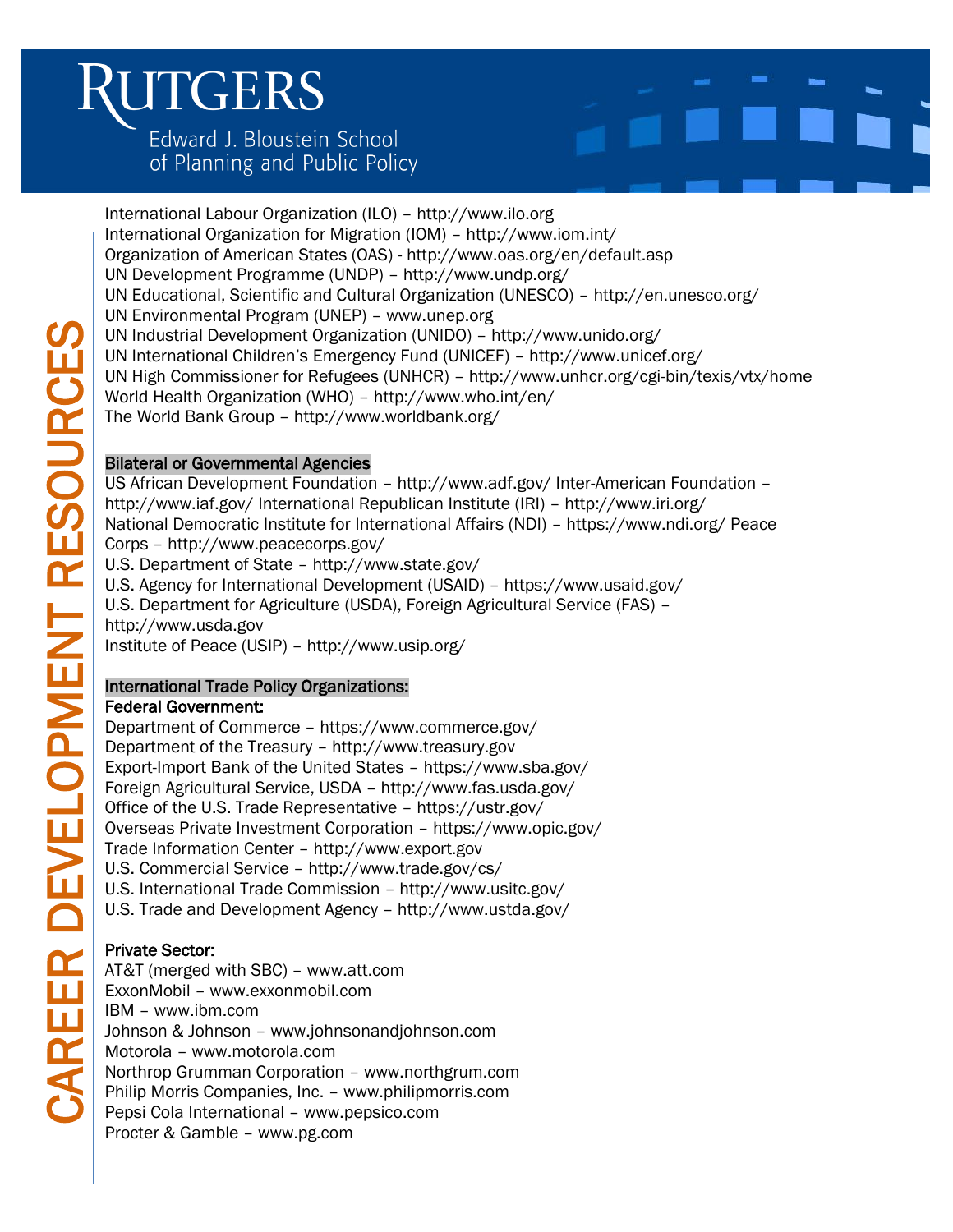### Ì ITGERS ĺ ľ

Edward J. Bloustein School of Planning and Public Policy

### Ĩ Professional Organizations:

Alliance of Automobile Manufacturers – [www.autoalliance.org](http://www.autoalliance.org/) International Trade Association/International Real Estate Institute – [www.iami.org/irei.cfm](http://www.iami.org/irei.cfm) International Chamber of Commerce – [www.iccwbo.org](http://www.iccwbo.org/) National Federation of Independent Business – [www.nfibonline.com](http://www.nfibonline.com/) United States Chamber of Commerce – [www.uschamber.org](http://www.uschamber.org/) Washington International Trade Association – [www.wita.org](http://www.wita.org/)

### Associations:

Federation of International Trade Associations – [www.fita.org/index.html](http://www.fita.org/index.html) National Foreign Trade Council – [www.nftc.org](http://www.nftc.org/) U.S. Chamber of Commerce – [www.uschamber.com](http://www.uschamber.com/) U.S. Council for International Business – [www.uscib.org](http://www.uscib.org/) U.S. Small Business Association – [www.sba.gov](http://www.sba.gov/)

### International Business:

### Membership Organizations & Associations:

Academy of International Business – [www.aiworld.net](http://www.aiworld.net/) American Management Association – [www.amanet.org/index.htm](http://www.amanet.org/index.htm) American Society of Business Professionals – [www.asbp.net](http://www.asbp.net/) Association for Financial Professionals – afponline.com Ethics Officer Association – [www.eoa.org](http://www.eoa.org/) Foreign Policy Association – [www.fpa.org](http://www.fpa.org/) Global Information Network [\\_ www.ginfo.net](http://www.ginfo.net/) IMEX Exchange – [www.imex.com](http://www.imex.com/) International Bureau of Chambers of Commerce – [www.icc-ibcc.org](http://www.icc-ibcc.org/) International Business Forum – [www.ibf.com](http://www.ibf.com/) International Trade Administration – [www.ita.doc.gov](http://www.ita.doc.gov/) National Foreign Trade Council – [www.nftc.org](http://www.nftc.org/) National Association of Manufacturers – [www.nam.org](http://www.nam.org/) National Association of Sales Professionals – [www.nasp.com](http://www.nasp.com/) Net Impact – [www.net-impact.org](http://www.net-impact.org/) United Professional Sales Association – en1.endiva.net/upsa\_national U.S. Council for International Business – [www.uscib.org](http://www.uscib.org/) U.S. International Trade Commission – [www.usitc.gov](http://www.usitc.gov/) Weddles list of Associations – [www.weddles.com/associations/index.cfm](http://www.weddles.com/associations/index.cfm) World Trade Organization (WTO) – [www.wto.org](http://www.wto.org/) World Economic Forum – [www.weforum.org](http://www.weforum.org/)

### Career Resources:

Career Builder - www.careerbuilder.com

Escape Artist – [www.escapeartist.com/jobs/overseas1.htm](http://www.escapeartist.com/jobs/overseas1.htm) International Job Resources – <http://www.careers.org/international> Mix Market – microfinance institution listing[: http://www.mixmarket.org/](http://www.mixmarket.org/) Overseas.com – [www.overseasjobs.com](http://www.overseasjobs.com/)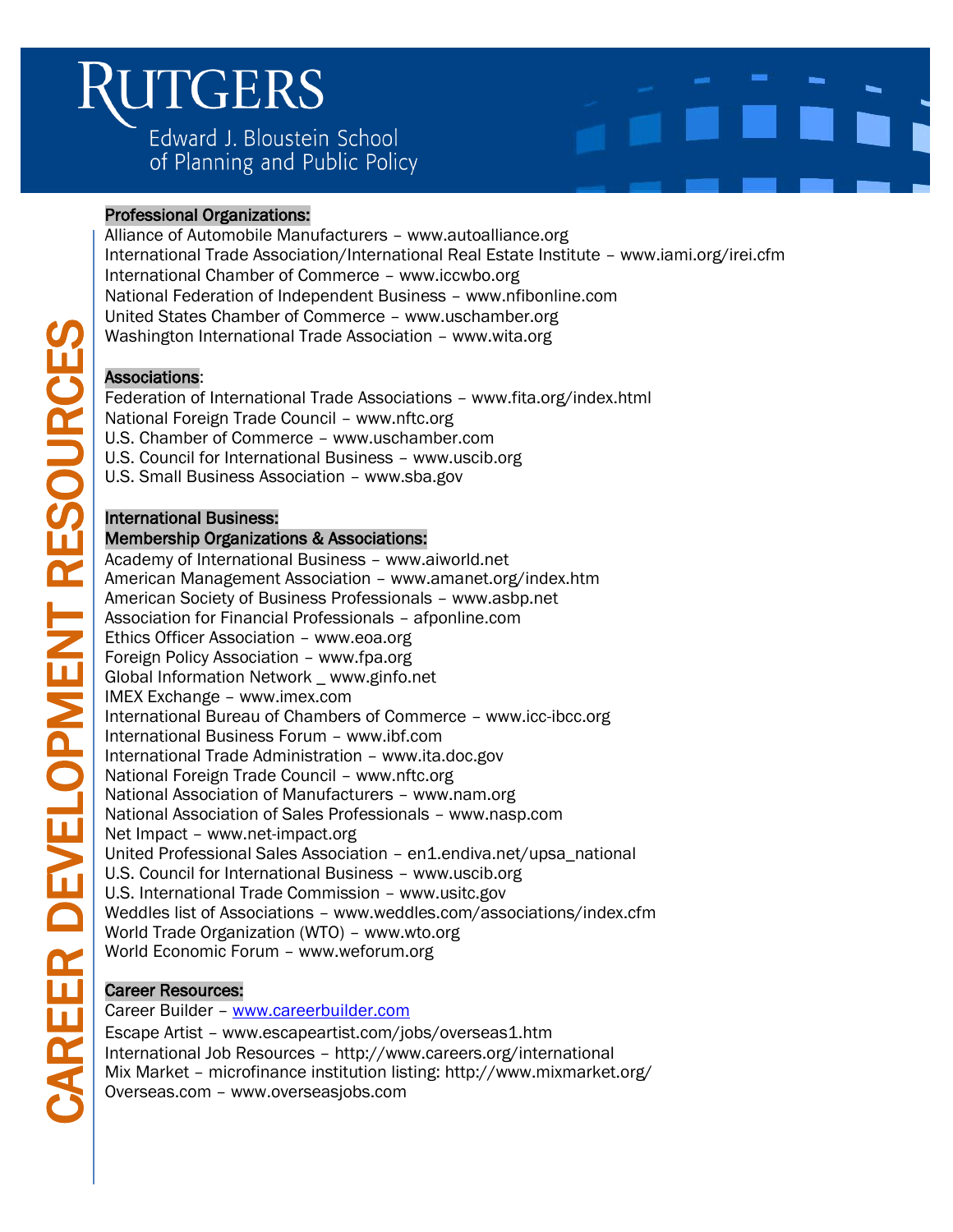The Indus Entrepreneurs (TiE) – [www.tie.org](http://www.tie.org/) Tradeport – <http://www.tradeport.org/index.php/global-jobs>

### Employers:

American Express – [www.americanexpress.com](http://www.americanexpress.com/) American International Group – [www.aig.com](http://www.aig.com/) Chubb & Sons – [www.chubb.com](http://www.chubb.com/) CIGNA Corporation – [www.cigna.com](http://www.cigna.com/) Coca-Cola Company – [www.coca-cola.com](http://www.coca-cola.com/) Eli Lilly International Corporation – [www.lilly.com](http://www.lilly.com/) Estee Lauder International, Inc. – [www.elcompanies.com](http://www.elcompanies.com/) The Gallup Organization – [www.gallup.com](http://www.gallup.com/) Honeywell, Inc. – [www.honeywell.com](http://www.honeywell.com/) International Chamber of Commerce – [www.iccwbo.org](http://www.iccwbo.org/) Johnson & Johnson – [www.jnj.com](http://www.jnj.com/) Pepsi Cola International – [www.pepsico.com](http://www.pepsico.com/) Pfizer, Inc. – [www.pfizer.com](http://www.pfizer.com/) Procter & Gamble – [www.pg.com](http://www.pg.com/) TimeWarner – [www.timewarner.com](http://www.timewarner.com/) Unisys Corporation – [www.unisys.com](http://www.unisys.com/) U.S. Chamber of Commerce – [www.uschamber.org](http://www.uschamber.org/)

### [United Nations Employment](http://wagner.nyu.edu/careers/resources/files/UN%20presentation.ppt)

United Nations Association of the United States, [http://www.unausa.org](http://www.unausa.org/) United Nations Capital Development Fund (UNCDF), [http://www.uncdf.org](http://www.uncdf.org/) United Nations Children's Fund (UNICEF),<http://www.unicef.org/about/employ/index.html> United Nations Development Fund for Women (UNIFEM),<http://www.unifem.org/> United Nations Development Programme (UNDP), [http://jobs.undp.org/cj\\_view\\_jobs.cfm](http://jobs.undp.org/cj_view_jobs.cfm) United Nations Human Resources,<https://jobs.un.org/Galaxy/Release3/vacancy/vacancy.aspx> United Nations Internship Programme,<http://www.un.org/Depts/OHRM/> United Nations Population Fund (UNFPA),<http://www.unfpa.org/about/employment/index.htm> United States Agency for International Development (USAID), [http://www.usaid.gov](http://www.usaid.gov/) UNOPS,<http://www.unops.org/> Women's Foreign Policy Group,<http://www.wfpg.org/> World Food Programme [http://www.wfp.org/contact\\_wfp/vacancies/index.asp?section=8&sub\\_section=5](http://www.wfp.org/contact_wfp/vacancies/index.asp?section=8&sub_section=5) World Health Organization,<http://www.who.int/en/> World Relief Corporation,<http://www.wr.org/>

### International Development

<http://iocareers.state.gov/Main/Home> Aidboard,<http://www.aidboard.com/> Career Nation - Africa, [http://www.careernation.com](http://www.careernation.com/) CharityJob, [http://www.charityjob.co.uk](http://www.charityjob.co.uk/) DevJ.org, [http://devj.org](http://devj.org/) DevNetJobs.org, [http://www.devnetjobs.org](http://www.devnetjobs.org/) GenevaJobs.org,<http://www.genevajobs.org/> Global Career Resources, [http://www.nyu.edu/careerdevelopment/students/global\\_resources/](http://www.nyu.edu/careerdevelopment/students/global_resources/)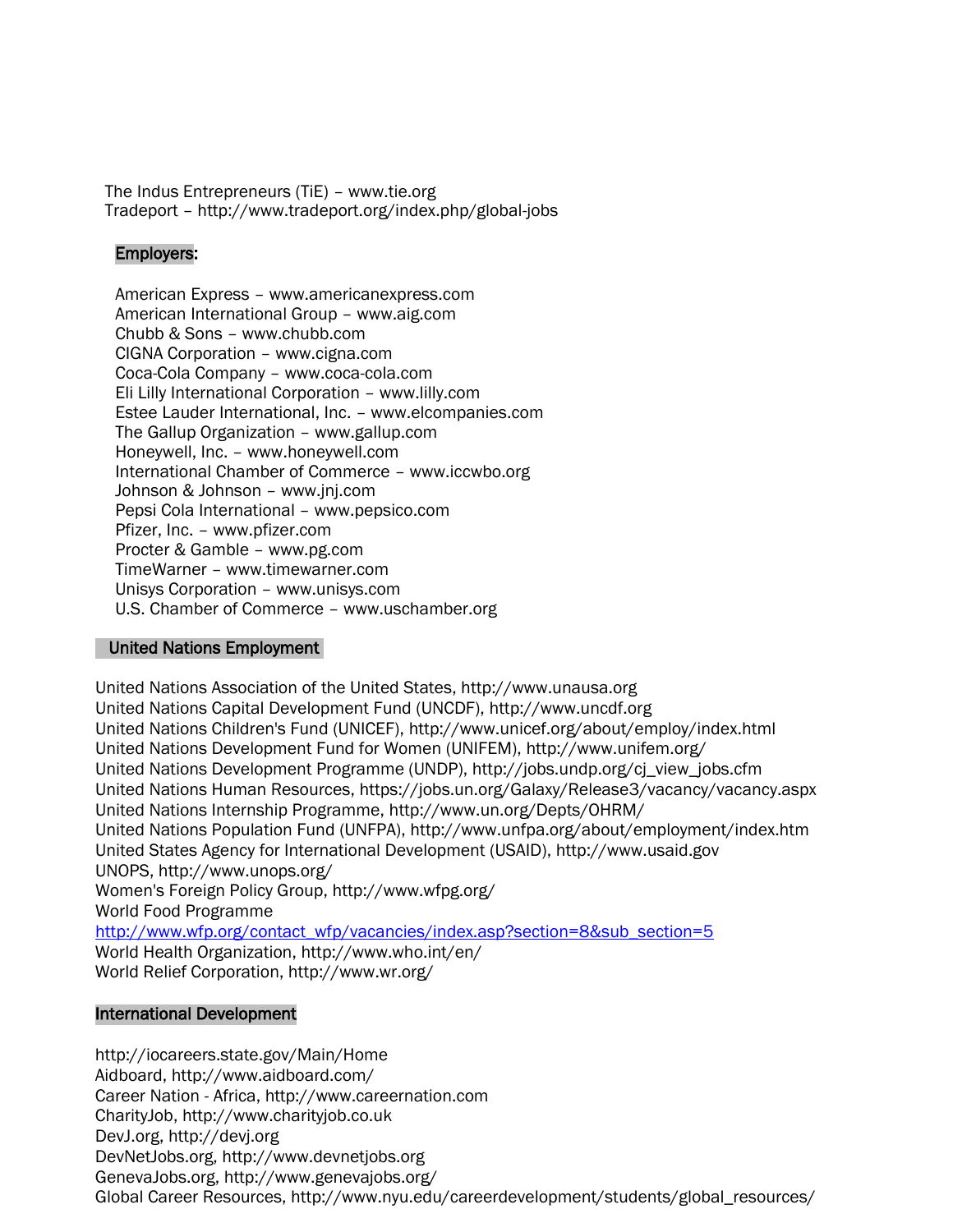Interaction, [http://careers.interaction.org/home/index.cfm?site\\_id=2159](http://careers.interaction.org/home/index.cfm?site_id=2159) International Jobs Center,<http://www.internationaljobs.org/index.html> OneWorld UK,<http://uk.oneworld.net/jobs> Relief Web,<http://www.reliefweb.int/vacancies> United Nations Careers Portal, [http://careers.un.org](http://careers.un.org/) United Nations Volunteers, [http://www.unv.org](http://www.unv.org/) UNICEF Jobs,<http://www.facebook.com/pages/Unicef-Jobs/116629901758284> Yahoo Groups: Conflict and Development<http://groups.yahoo.com/group/conflictjobs/>